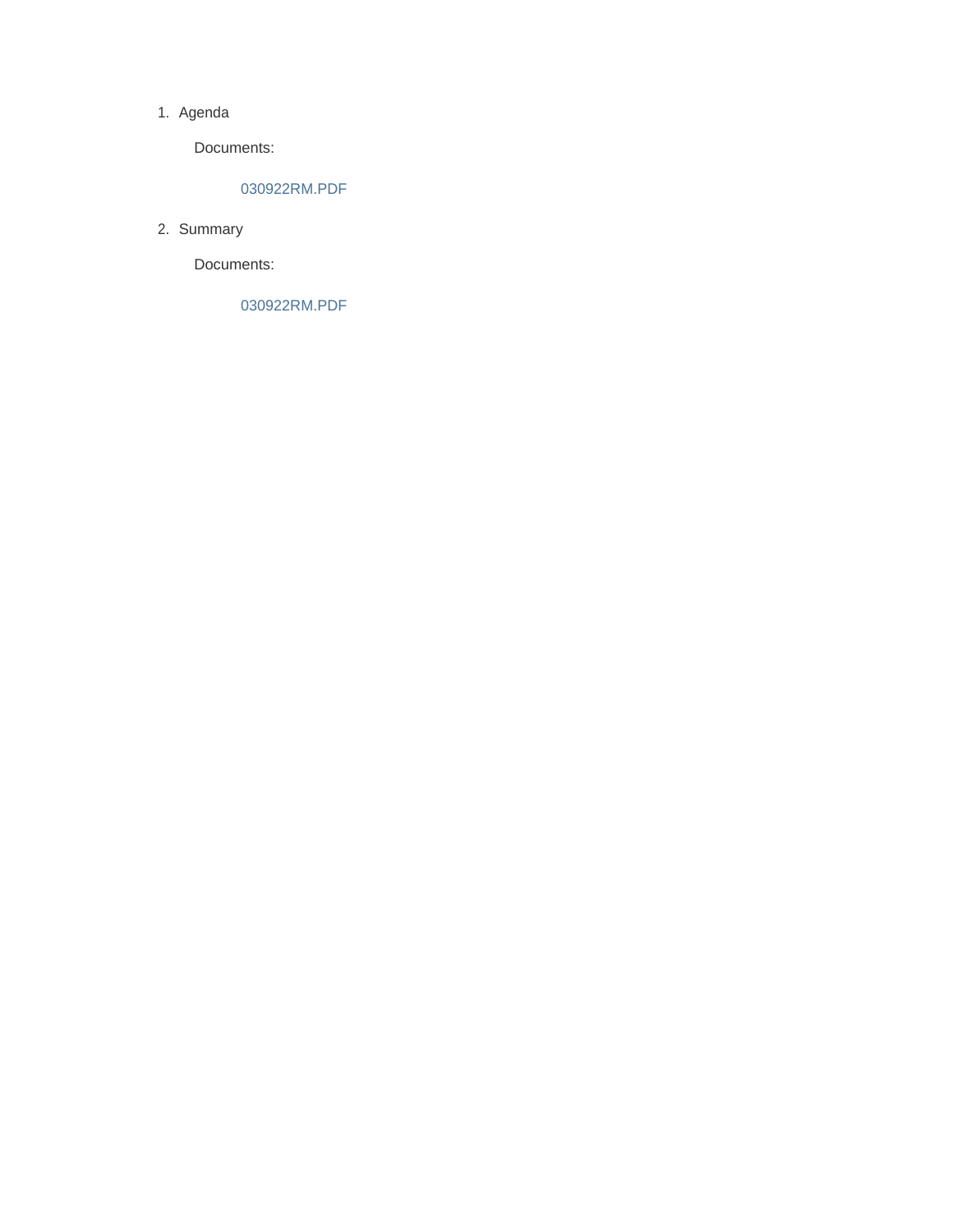

# **City of Marietta**

# **CITY COUNCIL Meeting Agenda**

*R. Steve Tumlin, Mayor Cheryl Richardson, Ward 1 Grif Chalfant, Ward 2 Johnny Walker, Ward 3 Andy Morris, Ward 4 M. Carlyle Kent, Ward 5 Andre L. Sims, Ward 6 Joseph R. Goldstein, Ward 7*

| <b>Wednesday, March 9, 2022</b> | 7:00 PM | <b>Council Chamber</b> |
|---------------------------------|---------|------------------------|
|                                 |         |                        |

# **CALL TO ORDER:**

# **INVOCATION:**

*Council Member M. Carlyle Kent, Ward 5*

# **PLEDGE OF ALLEGIANCE:**

# **PRESENTATIONS:**

# **PROCLAMATIONS:**

# **ANNOUNCEMENTS OF GENERAL COMMUNITY INFORMATION BY THE MAYOR, COUNCIL AND/OR CITY MANAGER:**

# **SCHEDULED APPEARANCES:**

 **Each speaker is allotted five (5) minutes, for a combined total of 20 minutes.**

## **CONSENT AGENDA:**

**Consent agenda items are marked by an asterisk (\*). Consent items are approved by majority of council. A public hearing will be held only for those items marked by an asterisk that require a public hearing (also noted on agenda).**

## **MINUTES:**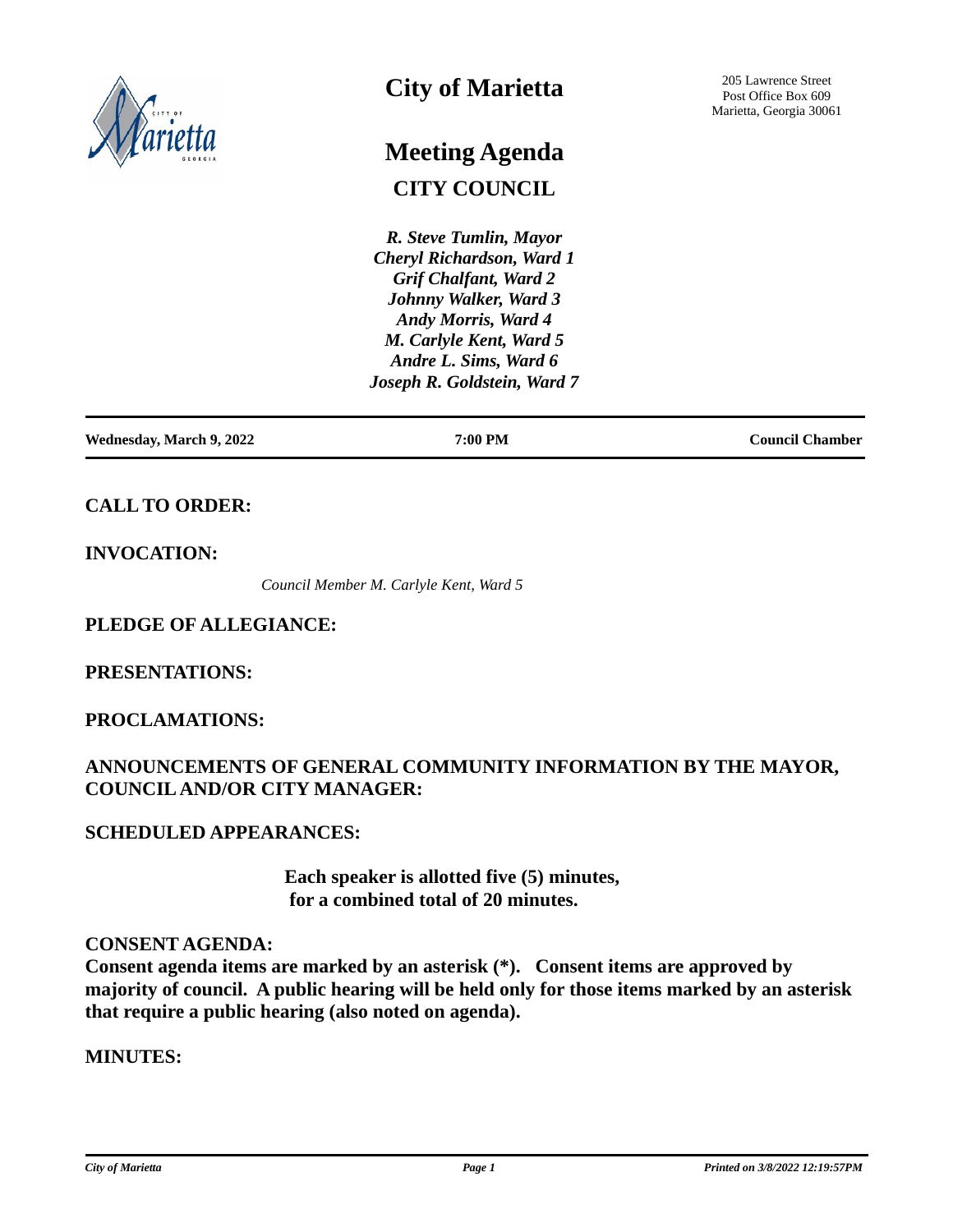### **\* 20220252 Regular Meeting - February 9, 2022**

Review and approval of the February 9, 2022 regular meeting minutes.

### **\* 20220253 Executive Session Minutes**

Review and approval of the following executive session minutes:

December 7, 2020 Agenda Work Session January 13, 2021 City Council Meeting March 10, 2021 City Council Meeting March 30, 2021 Special Called Agenda Work Session

## **MAYOR'S APPOINTMENTS: (for informational purposes only)**

# **CITY COUNCIL APPOINTMENTS:**

### **\* 20220246 Board of Lights and Water (BLW) Board Appointment**

Reappointment of Terry G. Lee to the Board of Lights and Water (BLW) Board for a four (4) year term, effective March 12, 2022 and expiring March 12, 2026.

### **\* 20220248 Historic Board of Review Appointment (Ward 4)**

Motion to appoint Jim Trimble to the Historic Board of Review Ward 4 for a two (2) year term, beginning upon appointment and expiring March 10, 2024.

### **\* 20220249 Historic Preservation Commission Appointment (Ward 4)**

Motion to appoint Jim Trimble to the Historic Preservation Commission Ward 4 for a three (3) year term, beginning immediately upon appointment and expiring March 10, 2025.

## **ORDINANCES:**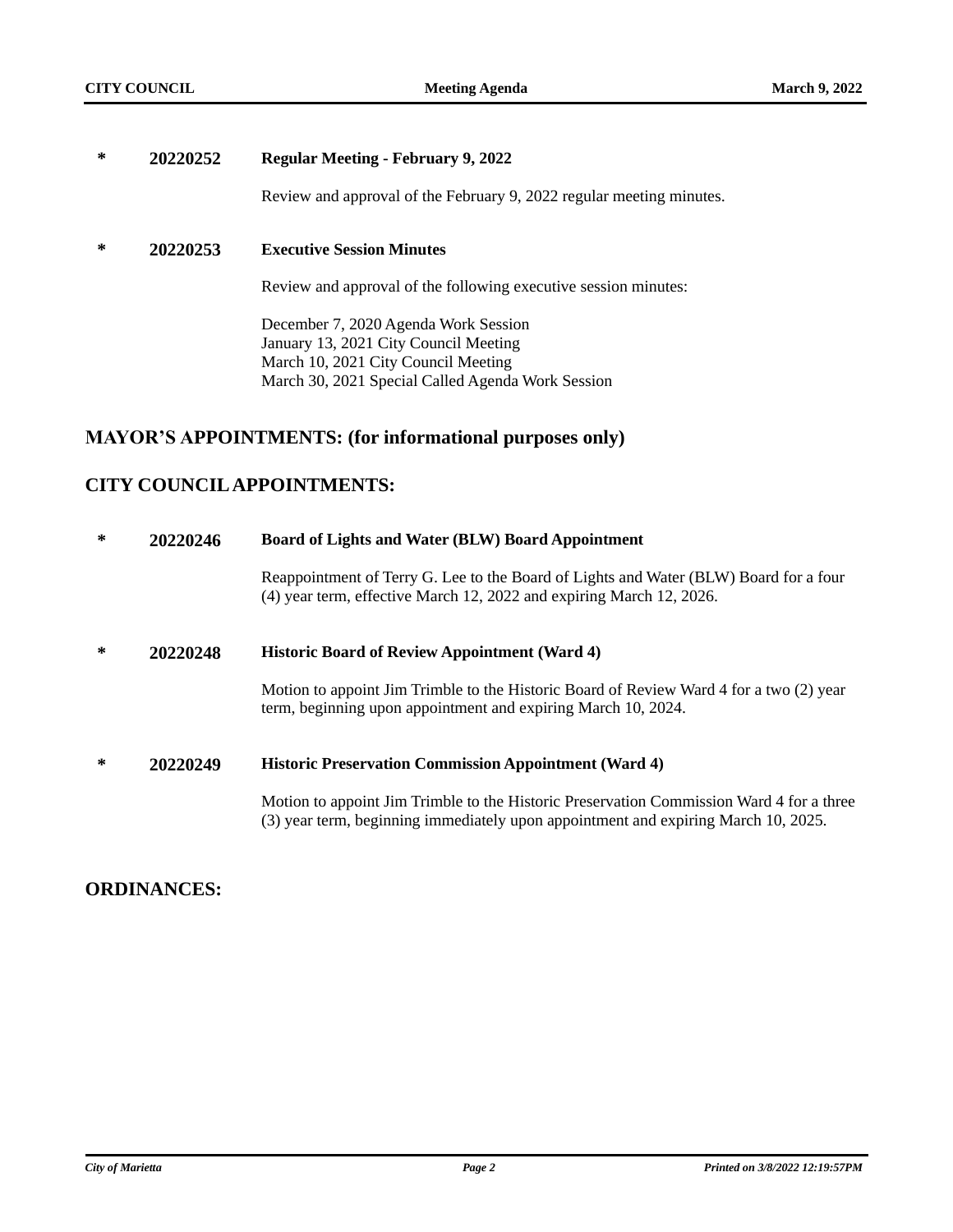### **20211077 Z2022-03 [REZONING] GRACEPOINT SCHOOL, INC.**

**Z2022-03 [REZONING] GRACEPOINT SCHOOL, INC.** is requesting the rezoning of 4.45 acres located in Land Lots 866, 867, 934 & 935, District 16, Parcels 0260 & 0440 of the 2nd Section, Cobb County, Georgia, and being known as 1399 & 1407 Cobb Parkway North from CRC (Community Retail Commercial) to OI (Office Institutional). Ward 4B.

#### *The Planning Commission recommends Approval as Stipulated.*

*Mr. Anderson made a motion, seconded by Mr. Hunter to recommend approval as stipulated. The motion carried 7-0-0.*

*If Council approves the rezoning, the following variance would be incorporated as a condition of zoning:*

*The following variances are incorporated as conditions of zoning:*

*1. Letter of stipulations from Fred D. Bentley, Jr. to Shelby Little, Planning & Zoning Manager, dated December 31, 2021*

*2. Variance to reduce the minimum lot acreage for a school from 5 acres to 4.45 acres. [*�*708.23 (B.19.a)]*

*Tabled on January 12, 2022*

*Public Hearing (all parties are sworn in)*

### **20220106 Z2022-07 [REZONING] MARGARET KEHELEY LIVING TRUST**

**Z2022-07 [REZONING] MARGARET A. KEHELEY LIVING TRUST** is requesting the rezoning of 0.47 acres located in Land Lot 1003, District 16, Parcel 0160 of the 2nd Section, Cobb County, Georgia, and being known as 140 Marble Mill Road from HI (Heavy Industrial) to CRC (Community Retail Commercial). Ward 5B

*The Planning Commission recommends Approval.*

*Ms. McCrae made a motion, seconded by Mr. Hunter, to recommend approval as written. The motion carried 5-0- 0.*

*Public Hearing (all parties are sworn in)*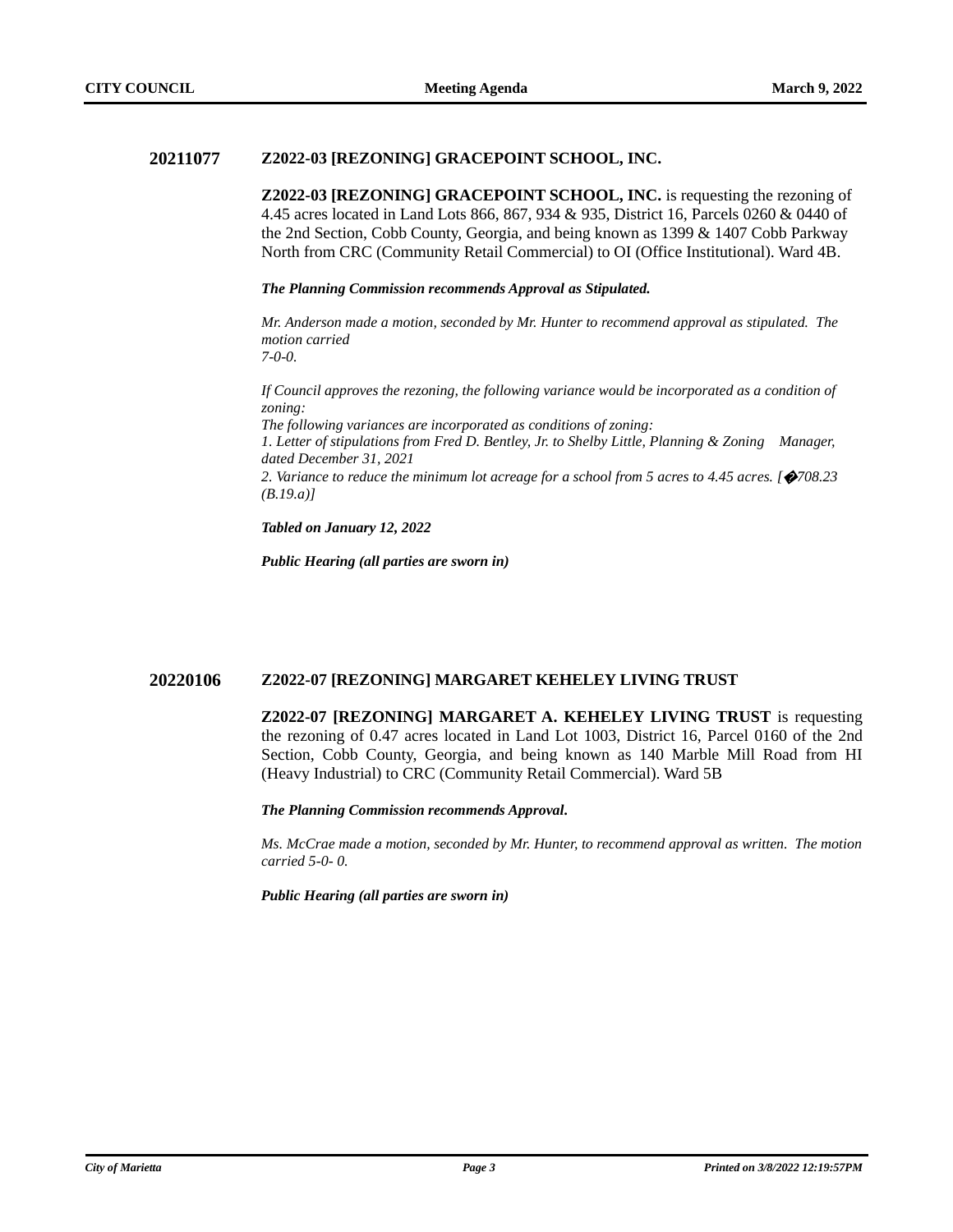### **20220107 Z2022-08 [REZONING] DAVID AND MAITE LINDENBERG**

**Z2022-08 [REZONING] DAVID & MAITE LINDENBERG** are requesting the rezoning of 0.19 acres located in Land Lot 1143, District 16, Parcel 0150 of the 2nd Section, Cobb County, Georgia, and being known as 473 Morningside Drive from R-4 (Single Family Residential -4 units/acre) to RA-6 (Single Family Attached - 6 units/acre). Ward 4B.

*The Planning Commission recommends Approval as Stipulated.*

*Mr. Anderson made a motion, seconded by Mr. Hunter to recommend zoning from R 4 to R 4 with additional use (duplex). The motion carried 5-0-0.*

*If Council approves the rezoning, the following variances would be incorporated as a condition of zoning:*

- *1. Variance to reduce the western side yard setback from 10' to 5' for the existing structure.*
- *2. Variance to reduce the eastern side yard setback from 10' to 6' 7" for the existing structure.*
- *3. Variance to increase the allowable density to 10.6 units/acre.*
- *4. Variance to reduce the minimum lot width from 75' to 65'.*

*Public Hearing (all parties are sworn in)*

## **RESOLUTIONS:**

## **CITY ATTORNEY'S REPORT:**

**\* 20220207 Denial of Claim**

Denial of Claim - Normisha Queener

**\* 20220270 Denial of Claim**

Denial of Claim for Christopher Emerson.

## **CITY MANAGER'S REPORT:**

## **MAYOR'S REPORT:**

# **COMMITTEE REPORTS:**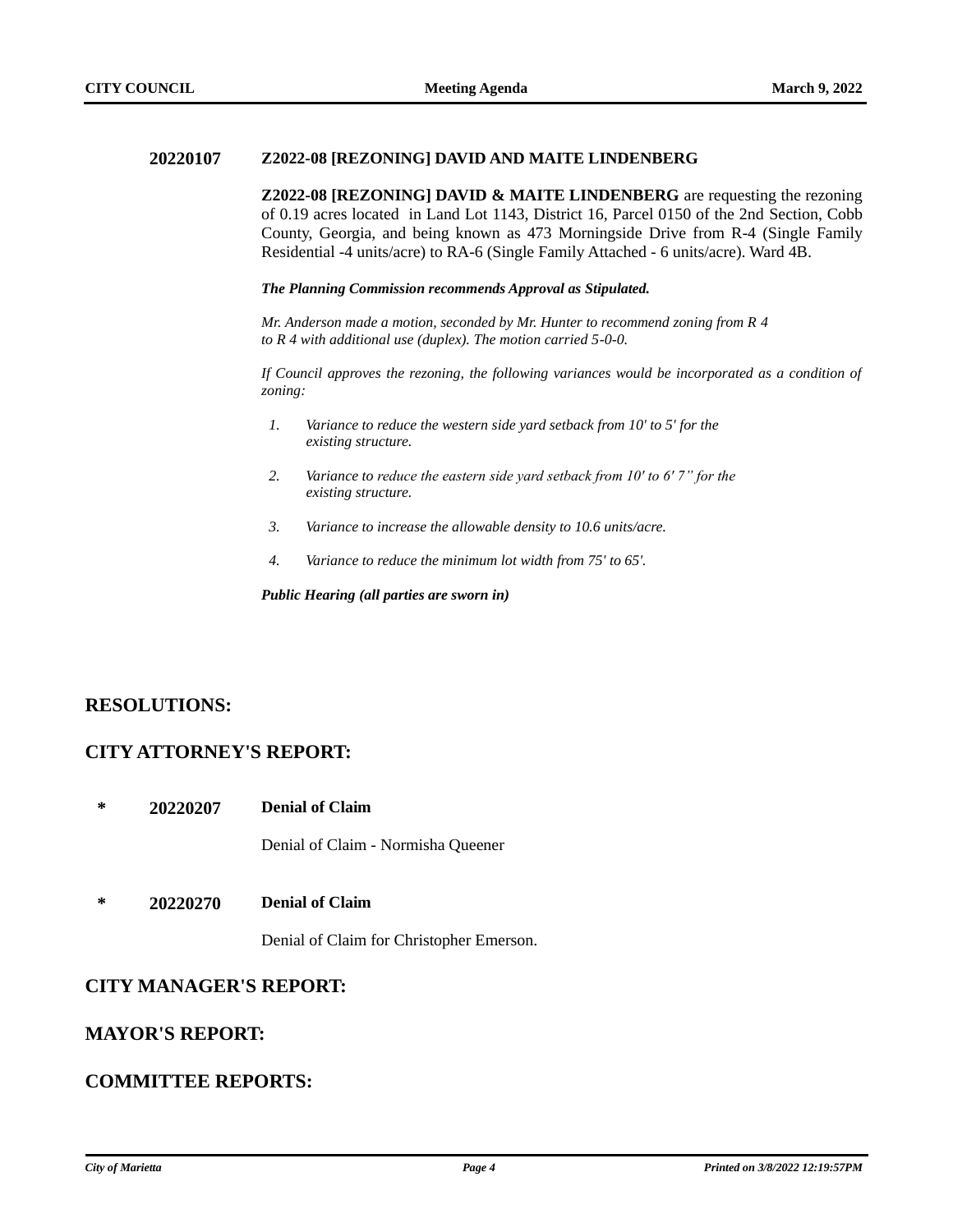# **1. Economic/Community Development: Andre L. Sims, Chairperson**

### **2. Finance/Investment: Joseph R. Goldstein, Chairperson**

### **\* 20220151 YELLS 21st Century Community Learning Centers Grant**

Motion to approve the Carryover award of \$45,644 to the existing budget for the FY22 Marietta YELLS 21st Century Community Learning Centers (CCLC) grant.

### **\* 20220162 Budgeted Training, Travel, and Meal Expense for Council Members**

Motion to approve a cumulative budget amount for Travel & Training for the Mayor and Council that shall not exceed a \$56,000.00 allowance for a fiscal year and for an individual Elected Official, the yearly budgeted allowance shall not exceed \$7,000 individually.

### **\* 20220163 SPLOST Project Financing**

Motion to approve the prefunding of 2022 SPLOST Tier/Level 1 projects to mitigate inflationary pressures through internal financing of up to \$20,000,000, and the reimbursing of the funds used at a rate of 1.5%.

## **3. Judicial/Legislative: G. A. (Andy) Morris, Chairperson**

### **20220087 Sanitary Conditions and Procedures**

Motion to approve the revised ordinance to Sect. 7-4-2-110 - Sanitary Conditions and Procedures.

*First Reading*

### **20220183 Zoning Stipulation Change - Z2021-04 Roselane St 343 & 361 Petty Dr**

Motion to approve the request by Prestwick Companies to modify the site plan approved with Z2021-04. This is a modification to the location of the building on the site. All stipulations associated with Z2021-04 will remain in effect.

### **\* 20220184 Final Plat - Crescent Walk**

Motion to approve the final plat for Crescent Walk (224 & 226 Crescent Circle).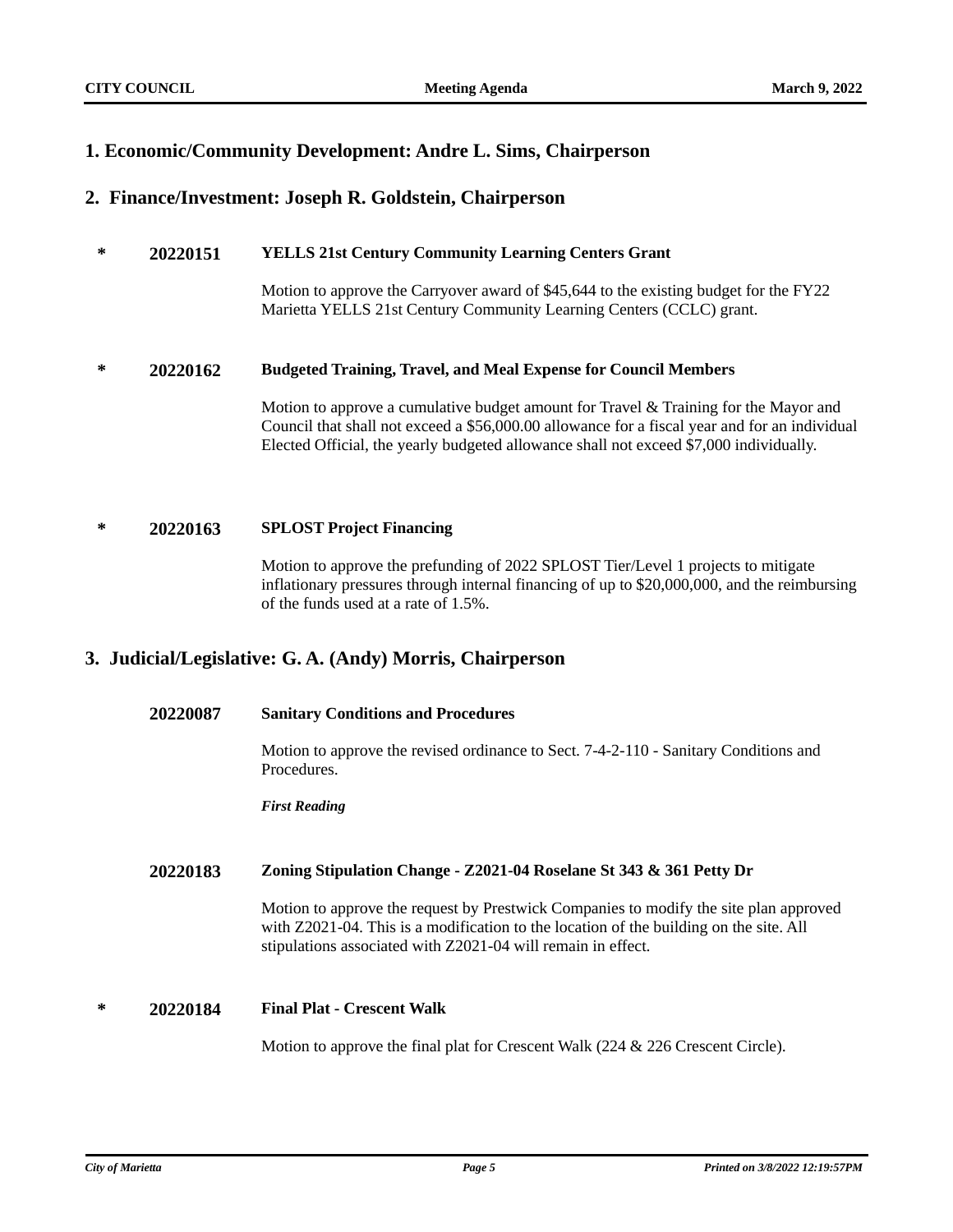### **\* 20220202 Repeal of the Clean City Commission Ordinance**

Motion to approve an ordinance to repeal Article 1-10-6-060 of the City Code, which established the Clean City Commission and approval of the dissolution of the  $501(c)3$ Clean City nonprofit corporation.

### **4. Parks, Recreation and Tourism: Johnny Walker, Chairperson**

### **\* 20220187 Summer Camp Grant Funding**

Motion to approve submission of summer camp grant funding from the American Rescue Plan Act for the Building Opportunities for Out-of-School Time (BOOST) Grant Program, established through the Georgia Statewide Afterschool Network (GSAN) and the Georgia Department of Education (GaDOE) administered by the Georgia Parks and Recreation Association (GRPA).

### **5. Personnel/Insurance: Cheryl Richardson, Chairperson**

### **20210589 Charter Amendment related to Firefighter and Police Officer Civil Service**

Motion to approve Amendment to the Charter for the City of Marietta Section 4.13 entitled "Firefighter and Police Officer Civil Service".

*First Reading Public Hearing Required*

### **\* 20210590 Code Amendment - Civil Service Rules and Regulations**

Motion to approve an ordinance amending Chapter 4-8 of the Municipal Code of Marietta related to Civil Service Rules and Regulations as requested by the Civil Service Board.

### *First Reading*

*Council Member Goldstein Opposed*

### **\* 20220165 Pension Plan Amendments (Retirement Applications)**

Motion approving an ordinance amending the defined benefit pension plans to clarify that the Pension Board has the authority to act on retirement applications submitted less than 30 days from the applicant's retirement date as forwarded by the Pension Board.

### *First Reading*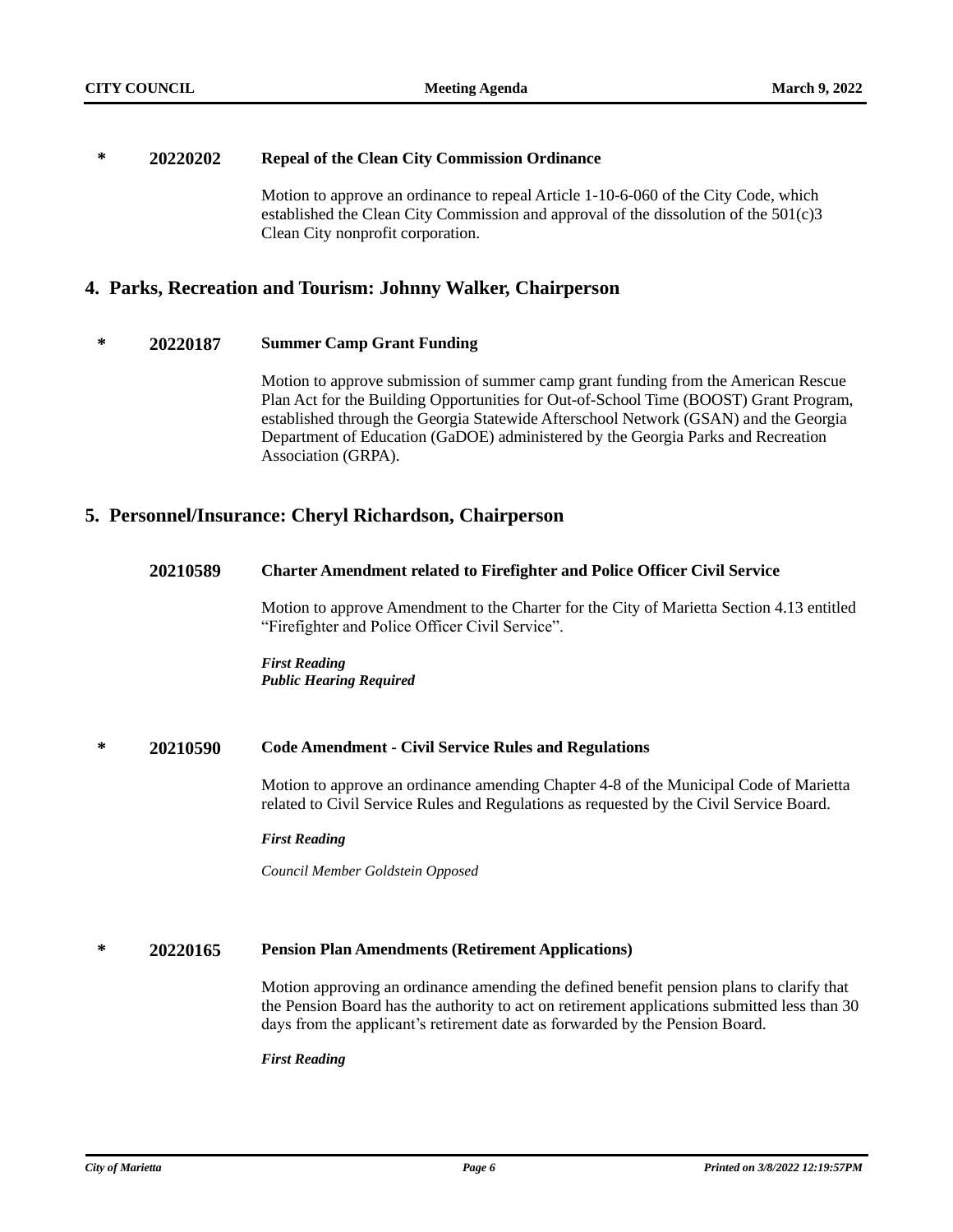| ∗ | 20220166 | <b>Pension Plan Amendments (Pension Board)</b>                                                                                                                                                                                                                                                                                               |  |
|---|----------|----------------------------------------------------------------------------------------------------------------------------------------------------------------------------------------------------------------------------------------------------------------------------------------------------------------------------------------------|--|
|   |          | Motion approving an ordinance amending Article X in the defined benefit pension plans to<br>allow the police and fire chiefs to select a designee to serve on the board in an ex officio<br>role, update the officers and duties section, and make other administrative updates and<br>formatting changes as forwarded by the Pension Board. |  |
|   |          | <b>First Reading</b>                                                                                                                                                                                                                                                                                                                         |  |
|   |          |                                                                                                                                                                                                                                                                                                                                              |  |
| ∗ | 20220188 | <b>Defined Benefit Pension Plan Investment Policy Statement</b>                                                                                                                                                                                                                                                                              |  |
|   |          | Motion approving the updated Defined Benefit Pension Plan Investment Policy Statement<br>(IPS) as forwarded by the Pension Board.                                                                                                                                                                                                            |  |
| ∗ | 20220189 | <b>Supplemental Pension Investment Policy Statement</b>                                                                                                                                                                                                                                                                                      |  |
|   |          | Motion approving the Supplemental Pension Investment Policy Statement (IPS) as<br>forwarded by the Pension Board. This update removes Exhibit A, the list of investment<br>options, in favor of indicating the options are found in the quarterly reports.                                                                                   |  |

# **6. Public Safety Committee: M. Carlyle Kent, Chairperson**

# **7. Public Works Committee: Grif Chalfant, Chairperson**

# **\* 20220176 Mountain View Road Utilities - 1GW48102N**

Motion authorizing a variance from the Underground Utilities ordinance to allow the installation of fiber to be over lashed on existing fiber and requiring the removal of all duplicate utility poles where AT&T is "next to transfer" along Mountain View Road, Polk Street, and Lindley Avenue for 2,600 feet. This motion does not grant a perpetual variance. AT&T must relocate underground at their expense if other utilities at these locations are moved underground.

*Council Member Goldstein discloses that he and Philip M. Goldstein combined own more than \$10,000 of stock in AT&T. Philip M. Goldstein is the father of Council Member Goldstein.*

*Council Member Goldstein Abstaining*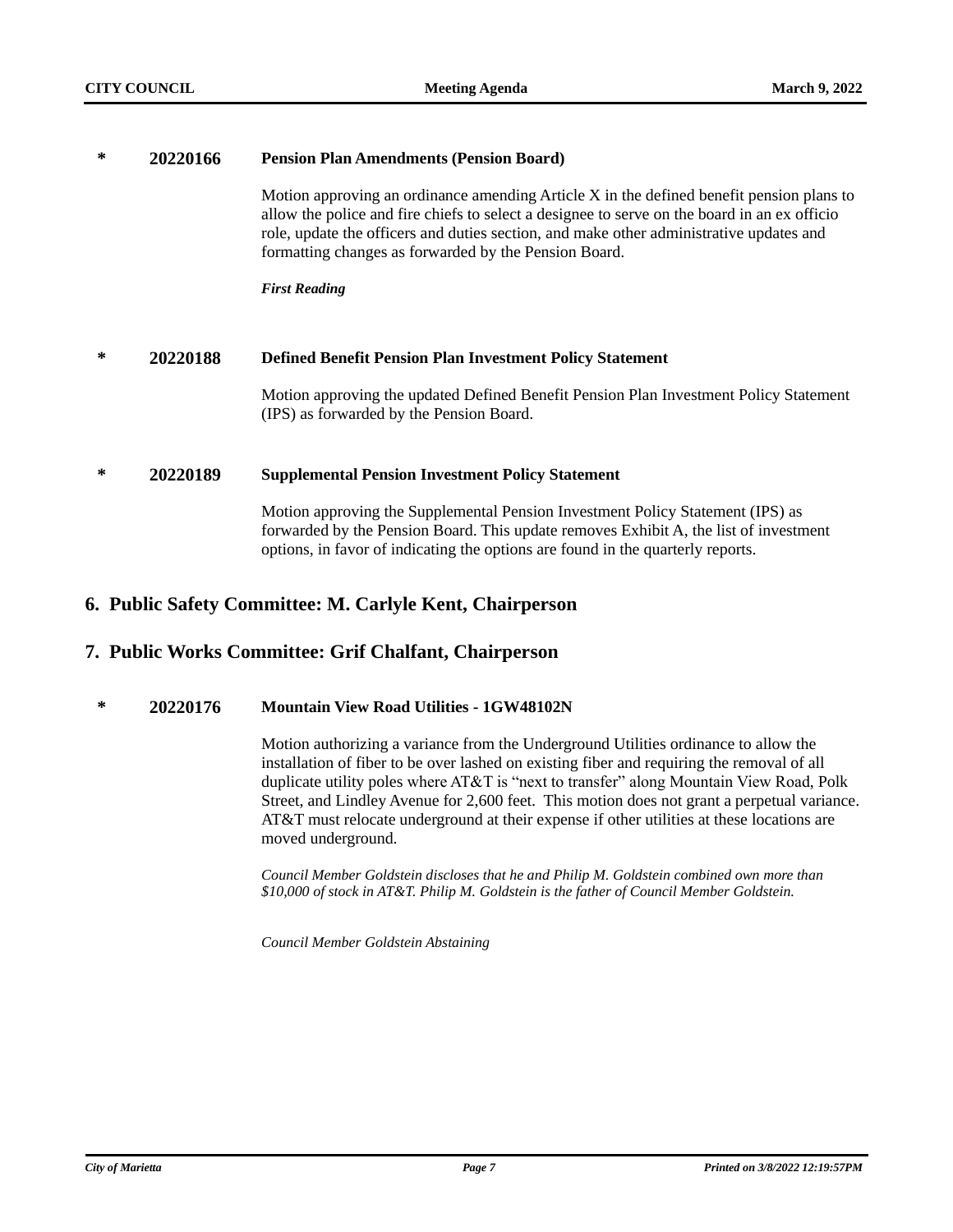### **20220177 Merritt Road Traffic Calming Proposal**

Motion authorizing Public Works to relocate the School Zone Flashing Beacon, install one (1) Driver Feedback Sign, installation of additional signage, and clearing vegetation to improve line of sight on Merritt Road. The estimated total cost for the proposed project is \$37,000.00 with a \$4,500.00 contribution from the Marietta City Schools.

*Public Hearing Required*

### **20220178 Frasier Street Traffic Calming Proposals**

Motion authorizing Public Works to install the traffic calming measures for Frasier Street between South Fairground Road and Alexander Circle. This project will include one (1) speed table, one (1) driver feedback sign, and two (2) enhanced stop signs with LED lighting. The estimated cost for this project is \$14,000.00.

*Public Hearing Required*

### **\* 20220179 Brookwood Drive Speed Study**

Motion authorizing Public Works to conduct the speed study of Brookwood Drive from Whitlock Avenue to Kirkpatrick Drive to determine if traffic calming devices are needed.

### **\* 20220180 Howard Street Speed Study**

Motion authorizing Public Works to conduct the speed study of Howard Street from Washington Avenue to Toliver Street to determine if traffic calming devices are needed.

### **\* 20220181 Montgomery Street Speed Study**

Motion authorizing Public Works to conduct the speed study of Montgomery Street from Cherokee Street to Wellons Avenue to determine if traffic calming devices are needed.

# **OTHER BUSINESS:**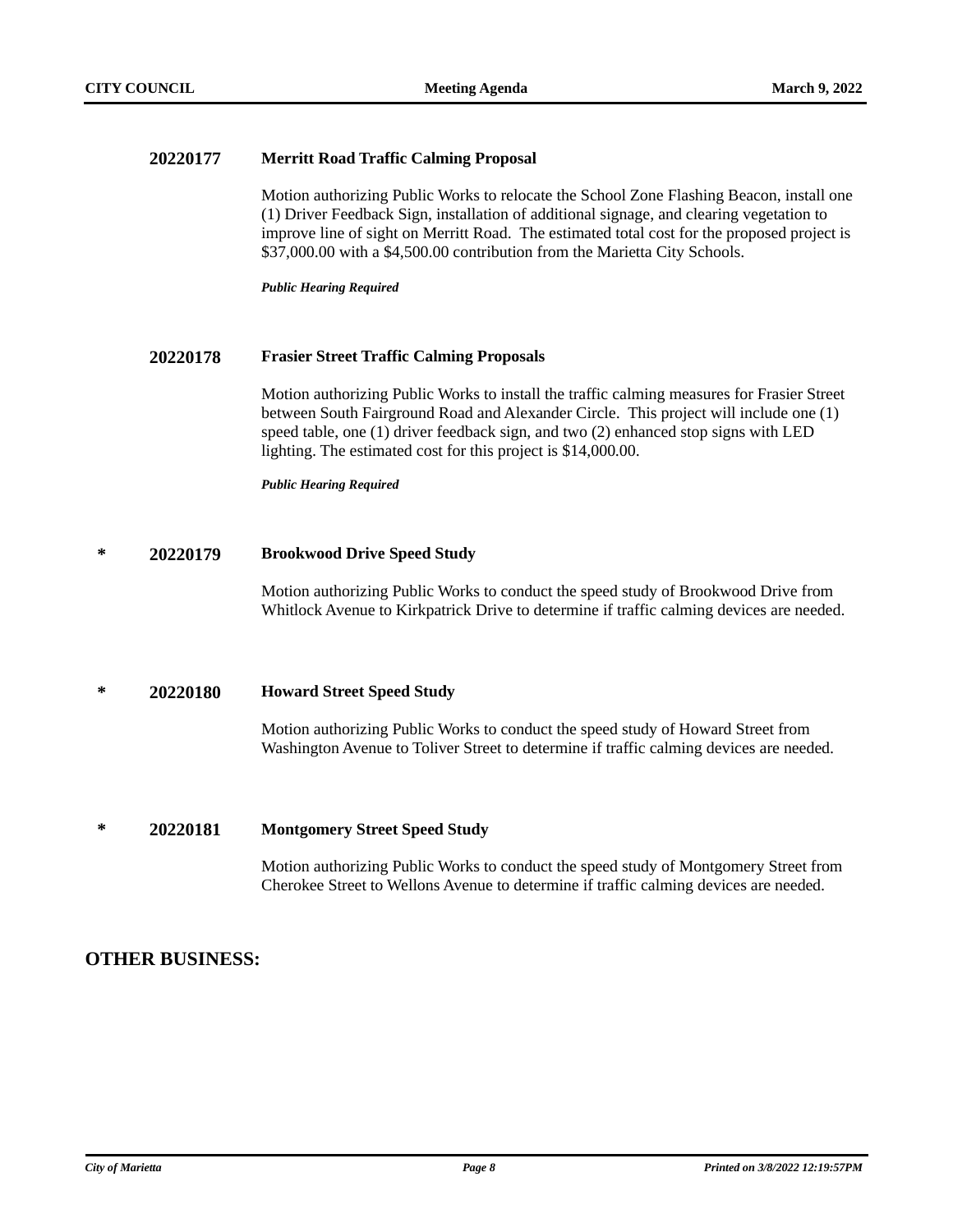#### **20220233 Ordinance Amendment Related to Chapter 8-12-16 - Solicitation**

Motion to amend Chapter 8-12-16 entitled "Solicitation" of the Code of Ordinances of the City of Marietta by adopting new Sections 8-12-16-010, et seq.

*First Reading*

*Public Hearing*

### **20220265 HB844, HB1093 & SB494 Resolution**

Motion to approve a resolution opposing HB844, HB1093 & SB494 which would unconstitutionally limit a City's authority to make housing, land use and zoning decisions within a local government's geographical boundaries.

### **\* 20220266 Housing Standards Resolution**

Motion to adopt a resolution supporting locally established building design standards for residential dwellings.

#### **\* 20220271 1048 Franklin Gateway**

Motion to authorize the acquisition of property owned by Franklin Road, LLC on behalf of the City of Marietta by means of eminent domain. A description of the interest to be acquired is attached hereto and incorporated herein by reference, including the legal description of the property and a survey of such property. The city attorney is hereby authorized and directed to take any and all action necessary to acquire such property by virtue of eminent domain, including the right to file any appeals in such case. The Order Authorizing Condemnation attached is incorporated herein by reference. City staff and the City Attorney are authorized to conduct a voluntary purchase if that becomes feasible.

### **\* 20220272 191 Mountain View Road**

Motion to authorize the acquisition of property owned by Mark W. Taylor & Nghia V. Nguyen on behalf of the City of Marietta by means of eminent domain. A description of the interest to be acquired is attached hereto and incorporated herein by reference, including the legal description of the property and a survey of such property. The city attorney is hereby authorized and directed to take any and all action necessary to acquire such property by virtue of eminent domain, including the right to file any appeals in such case. The Order Authorizing Condemnation attached is incorporated herein by reference. City staff and the City Attorney are authorized to conduct a voluntary purchase if that becomes feasible.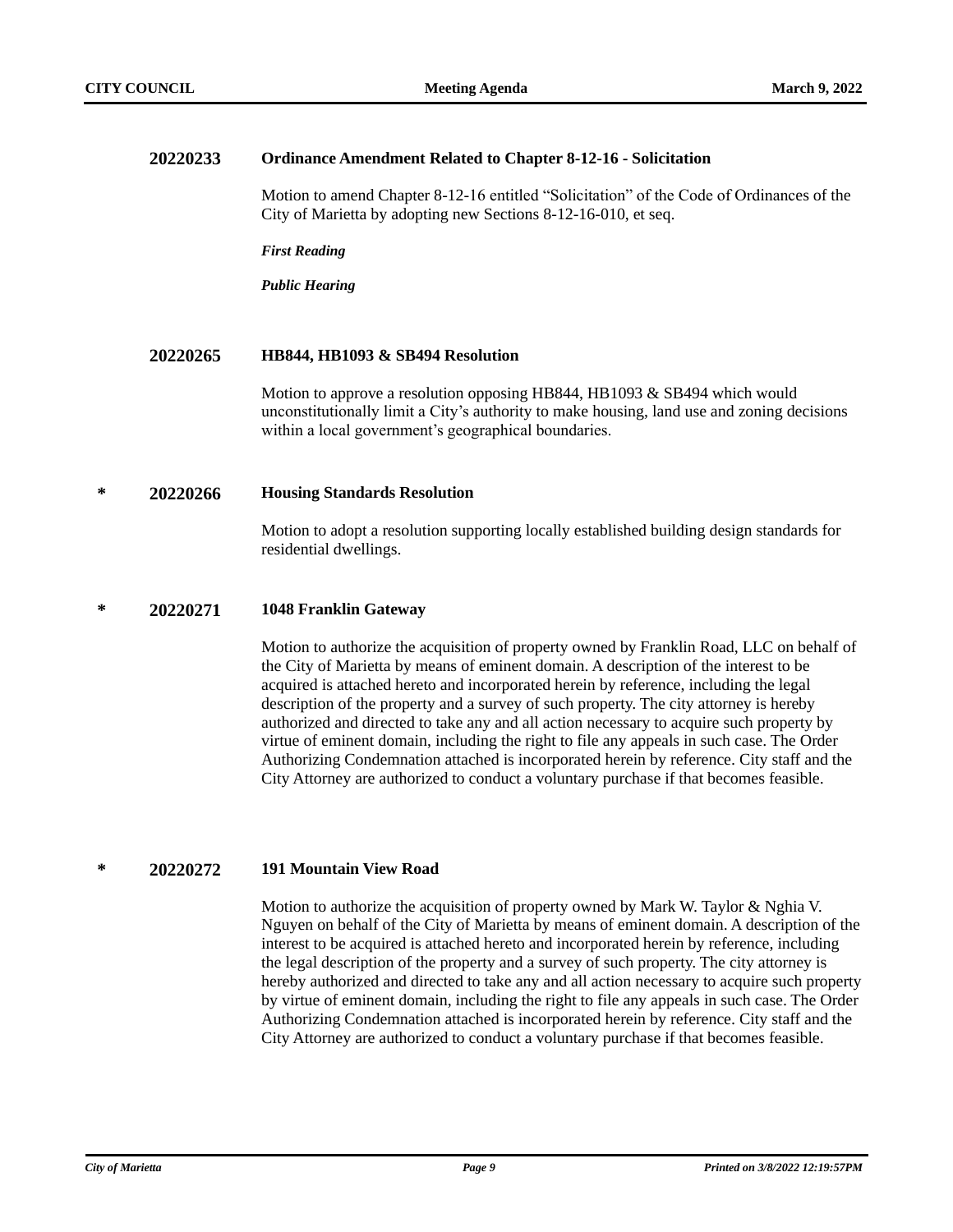### **\* 20220254 BLW Actions of March 7, 2022**

Review and approval of the March 7, 2022 actions and minutes of Marietta Board of Lights and Water.

# **UNSCHEDULED APPEARANCES:**

# **Each speaker is allotted five (5) minutes, for a combined total of 30 minutes.**

# **ADJOURNMENT:**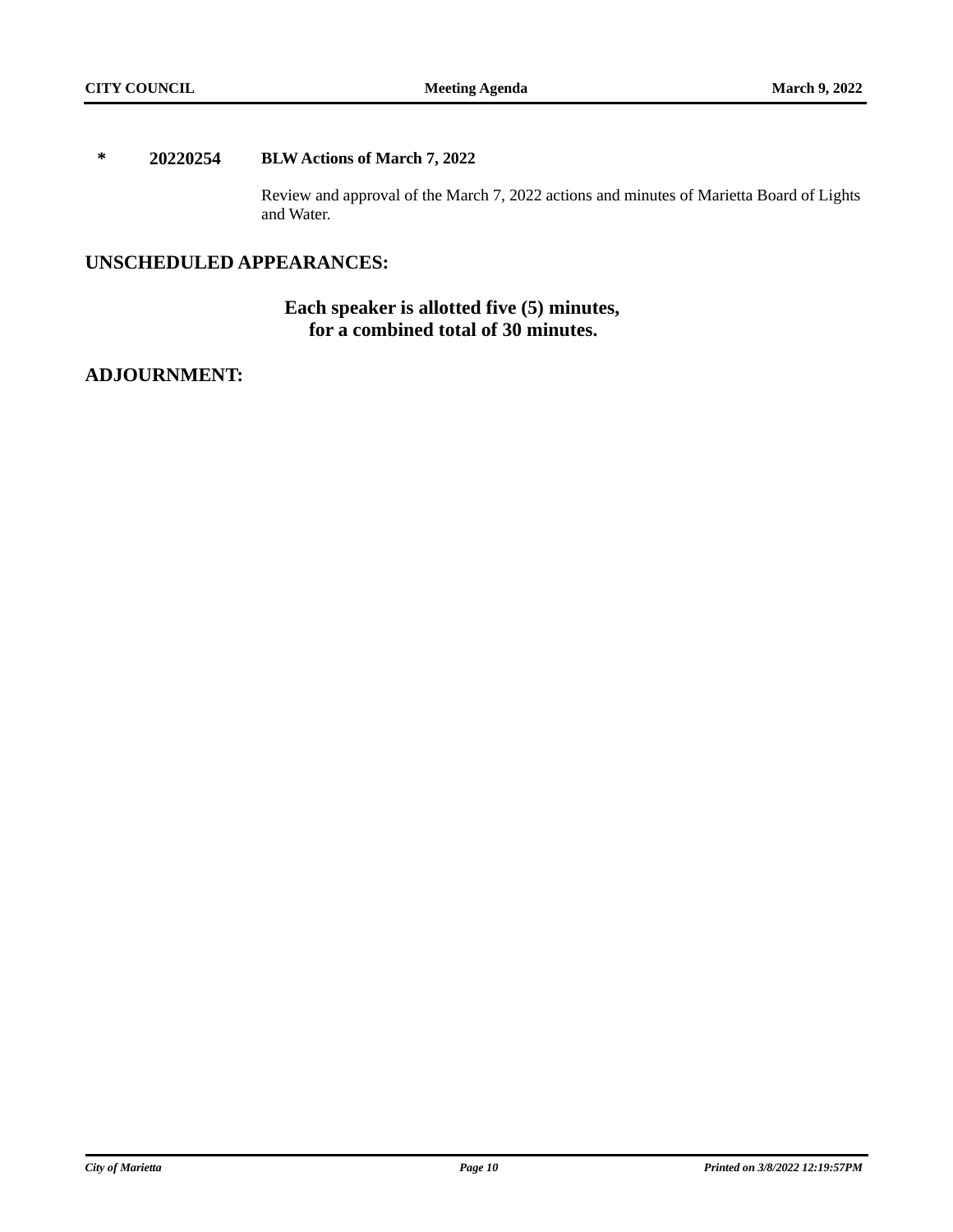

# **City of Marietta**

# **Meeting Summary CITY COUNCIL**

*R. Steve Tumlin, Mayor Cheryl Richardson, Ward 1 Grif Chalfant, Ward 2 Johnny Walker, Ward 3 Andy Morris, Ward 4 M. Carlyle Kent, Ward 5 Andre L. Sims, Ward 6 Joseph R. Goldstein, Ward 7*

| Wednesday, March 9, 2022 |                                                                          | 7:00 PM                                                                                                                                                                   | <b>Council Chamber</b> |  |
|--------------------------|--------------------------------------------------------------------------|---------------------------------------------------------------------------------------------------------------------------------------------------------------------------|------------------------|--|
| ∗<br>20220252            |                                                                          | <b>Regular Meeting - February 9, 2022</b>                                                                                                                                 |                        |  |
|                          |                                                                          | Review and approval of the February 9, 2022 regular meeting minutes.<br><b>Approved and Finalized</b>                                                                     |                        |  |
| ∗                        | 20220253                                                                 | <b>Executive Session Minutes</b>                                                                                                                                          |                        |  |
|                          |                                                                          | Review and approval of the following executive session minutes:                                                                                                           |                        |  |
|                          |                                                                          | December 7, 2020 Agenda Work Session<br>January 13, 2021 City Council Meeting<br>March 10, 2021 City Council Meeting<br>March 30, 2021 Special Called Agenda Work Session |                        |  |
|                          |                                                                          | <b>Approved and Finalized</b>                                                                                                                                             |                        |  |
| 20220246<br>∗            |                                                                          | <b>Board of Lights and Water (BLW) Board Appointment</b>                                                                                                                  |                        |  |
|                          |                                                                          | Reappointment of Terry G. Lee to the Board of Lights and Water (BLW) Board<br>for a four (4) year term, effective March 12, 2022 and expiring March 12, 2026.             |                        |  |
|                          |                                                                          | <b>Approved and Finalized</b>                                                                                                                                             |                        |  |
| ∗                        | 20220248                                                                 | <b>Historic Board of Review Appointment (Ward 4)</b>                                                                                                                      |                        |  |
|                          |                                                                          | Motion to appoint Jim Trimble to the Historic Board of Review Ward 4 for a two<br>(2) year term, beginning upon appointment and expiring March 10, 2024.                  |                        |  |
|                          |                                                                          | <b>Approved and Finalized</b>                                                                                                                                             |                        |  |
| ∗                        | <b>Historic Preservation Commission Appointment (Ward 4)</b><br>20220249 |                                                                                                                                                                           |                        |  |
|                          |                                                                          | Motion to appoint Jim Trimble to the Historic Preservation Commission Ward 4                                                                                              |                        |  |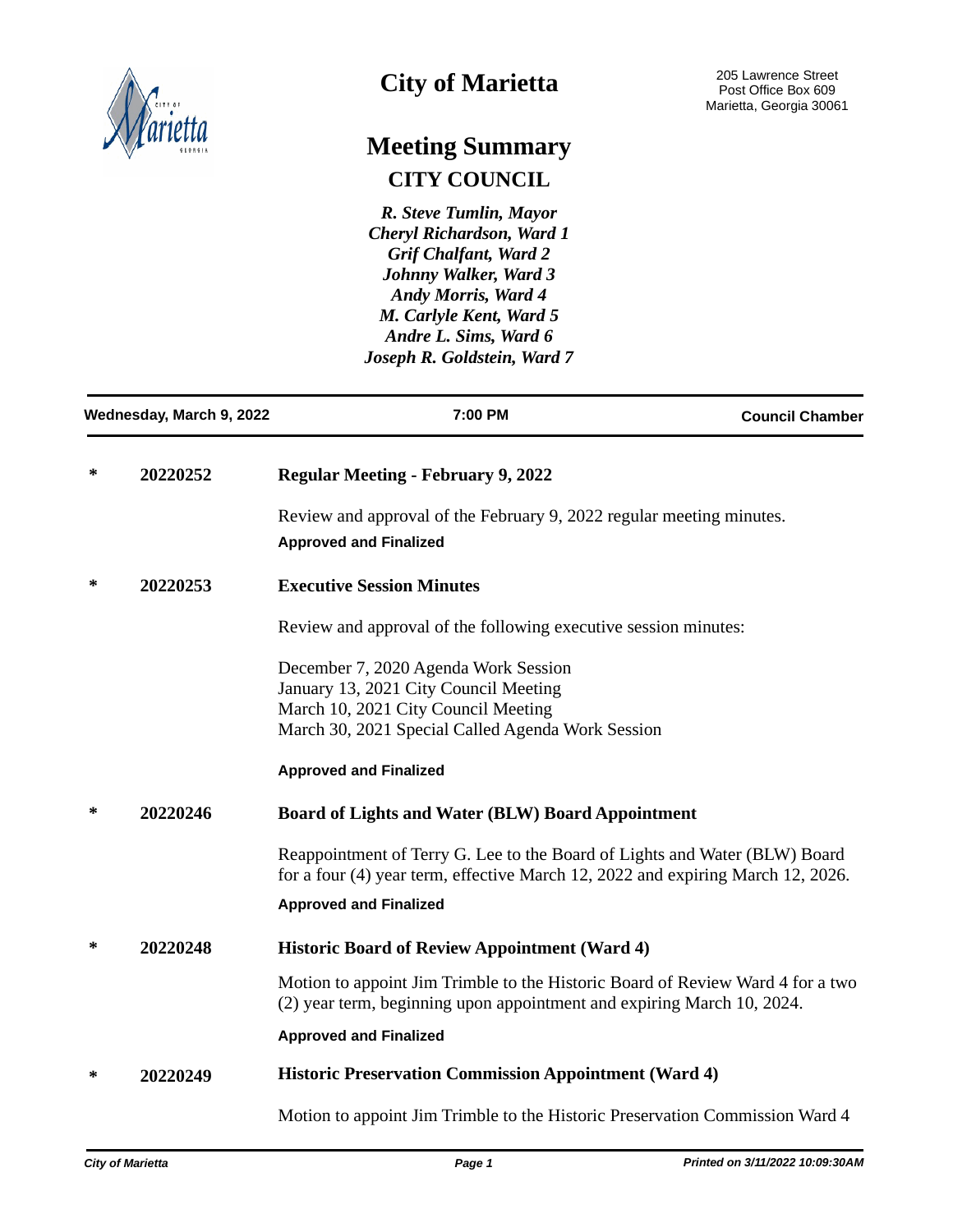for a three (3) year term, beginning immediately upon appointment and expiring March 10, 2025.

**Approved and Finalized**

### **20211077 Z2022-03 [REZONING] GRACEPOINT SCHOOL, INC.**

Z2022-03 [REZONING] GRACEPOINT SCHOOL, INC. is requesting the rezoning of 4.45 acres located in Land Lots 866, 867, 934 & 935, District 16, Parcels 0260 & 0440 of the 2nd Section, Cobb County, Georgia, and being known as 1399 & 1407 Cobb Parkway North from CRC (Community Retail Commercial) to OI (Office Institutional). Ward 4B.

The Planning Commission recommends Approval as Stipulated.

Mr. Anderson made a motion, seconded by Mr. Hunter to recommend approval as stipulated. The motion carried  $7-0-0.$ 

If Council approves the rezoning, the following variance would be incorporated as a condition of zoning: The following variances are incorporated as conditions of zoning: 1. Letter of stipulations from Fred D. Bentley, Jr. to Shelby Little, Planning &

Zoning Manager, dated December 31, 2021

2. Variance to reduce the minimum lot acreage for a school from 5 acres to 4.45 acres.  $[4708.23 \text{ (B.19.a)}]$ 

Tabled on January 12, 2022

Public Hearing (all parties are sworn in)

### **Approved and Finalized**

### **Z2022-07 [REZONING] MARGARET KEHELEY LIVING TRUST**

**20220106** Z2022-07 [REZONING] MARGARET A. KEHELEY LIVING TRUST is requesting the rezoning of 0.47 acres located in Land Lot 1003, District 16, Parcel 0160 of the 2nd Section, Cobb County, Georgia, and being known as 140 Marble Mill Road from HI (Heavy Industrial) to CRC (Community Retail Commercial). Ward 5B

The Planning Commission recommends Approval.

Ms. McCrae made a motion, seconded by Mr. Hunter, to recommend approval as written. The motion carried 5-0- 0.

Public Hearing (all parties are sworn in) **Approved and Finalized**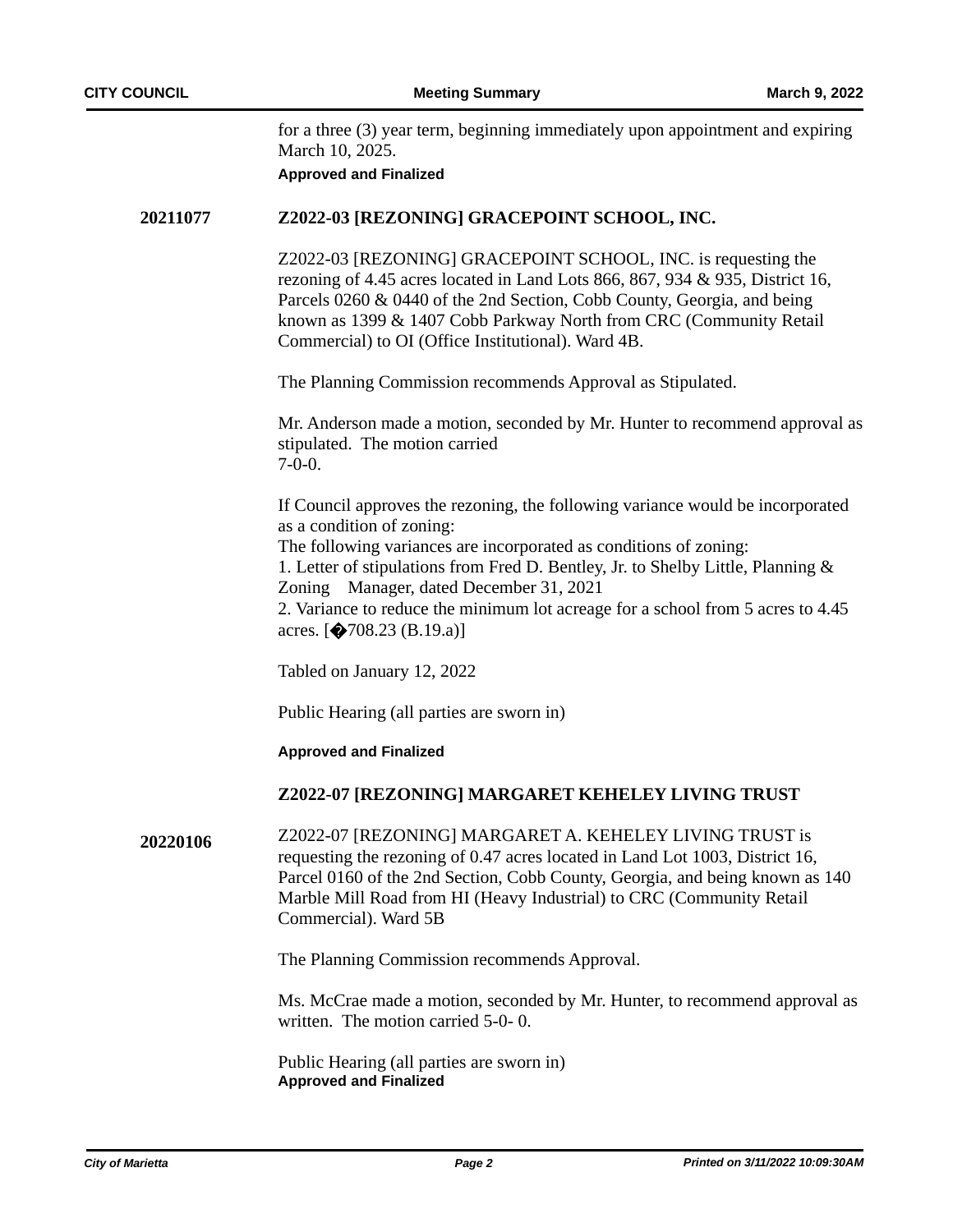#### **20220107 Z2022-08 [REZONING] DAVID AND MAITE LINDENBERG**

Z2022-08 [REZONING] DAVID & MAITE LINDENBERG are requesting the rezoning of 0.19 acres located in Land Lot 1143, District 16, Parcel 0150 of the 2nd Section, Cobb County, Georgia, and being known as 473 Morningside Drive from R-4 (Single Family Residential -4 units/acre) to RA-6 (Single Family Attached - 6 units/acre). Ward 4B.

The Planning Commission recommends Approval as Stipulated.

Mr. Anderson made a motion, seconded by Mr. Hunter to recommend zoning from R 4 to R 4 with additional use (duplex). The motion carried 5-0-0.

If Council approves the rezoning, the following variances would be incorporated as a condition of zoning:

- 1. Variance to reduce the western side yard setback from 10' to 5' for the existing structure.
- 2. Variance to reduce the eastern side yard setback from 10' to 6' 7" for the existing structure.
- 3. Variance to increase the allowable density to 10.6 units/acre.
- 4. Variance to reduce the minimum lot width from 75' to 65'.

Public Hearing (all parties are sworn in)

#### **Denied**

**\* 20220207 Denial of Claim**

Denial of Claim - Normisha Queener **Approved to Deny Claim**

**\* 20220270 Denial of Claim**

Denial of Claim for Christopher Emerson. **Approved to Deny Claim**

**\* 20220151 YELLS 21st Century Community Learning Centers Grant**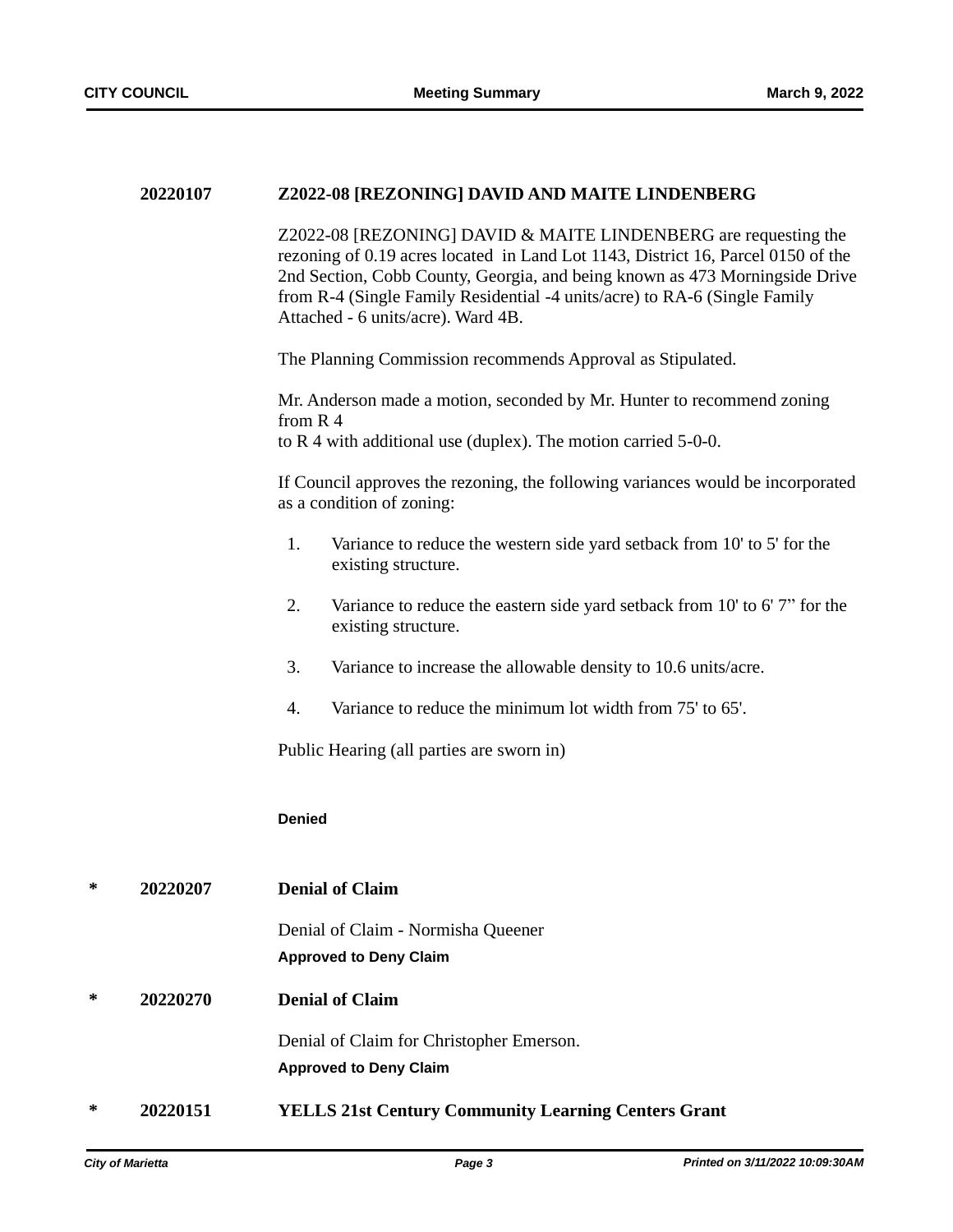Motion to approve the Carryover award of \$45,644 to the existing budget for the FY22 Marietta YELLS 21st Century Community Learning Centers (CCLC) **Approved and Finalized** 

### **\* 20220162 Budgeted Training, Travel, and Meal Expense for Council Members**

Motion to approve a cumulative budget amount for Travel & Training for the Mayor and Council that shall not exceed a \$56,000.00 allowance for a fiscal year and for an individual Elected Official, the yearly budgeted allowance shall not exceed \$7,000 individually.

### **Approved and Finalized**

### **\* 20220163 SPLOST Project Financing**

Motion to approve the prefunding of 2022 SPLOST Tier/Level 1 projects to mitigate inflationary pressures through internal financing of up to \$20,000,000, and the reimbursing of the funds used at a rate of 1.5%.

### **Approved and Finalized**

### **\* 20220087 Sanitary Conditions and Procedures**

Motion to approve the revised ordinance to Sect. 7-4-2-110 - Sanitary Conditions and Procedures.

First Reading

**First Reading**

### **20220183 Zoning Stipulation Change - Z2021-04 Roselane St 343 & 361 Petty Dr**

Motion to approve the request by Prestwick Companies to modify the site plan approved with Z2021-04. This is a modification to the location of the building on the site. All stipulations associated with Z2021-04 will remain in effect.

### **Approved and Finalized**

**\* 20220184 Final Plat - Crescent Walk**

Motion to approve the final plat for Crescent Walk (224 & 226 Crescent Circle). **Approved and Finalized**

# **\* 20220202 Repeal of the Clean City Commission Ordinance**

Motion to approve an ordinance to repeal Article 1-10-6-060 of the City Code, which established the Clean City Commission and approval of the dissolution of the 501(c)3 Clean City nonprofit corporation.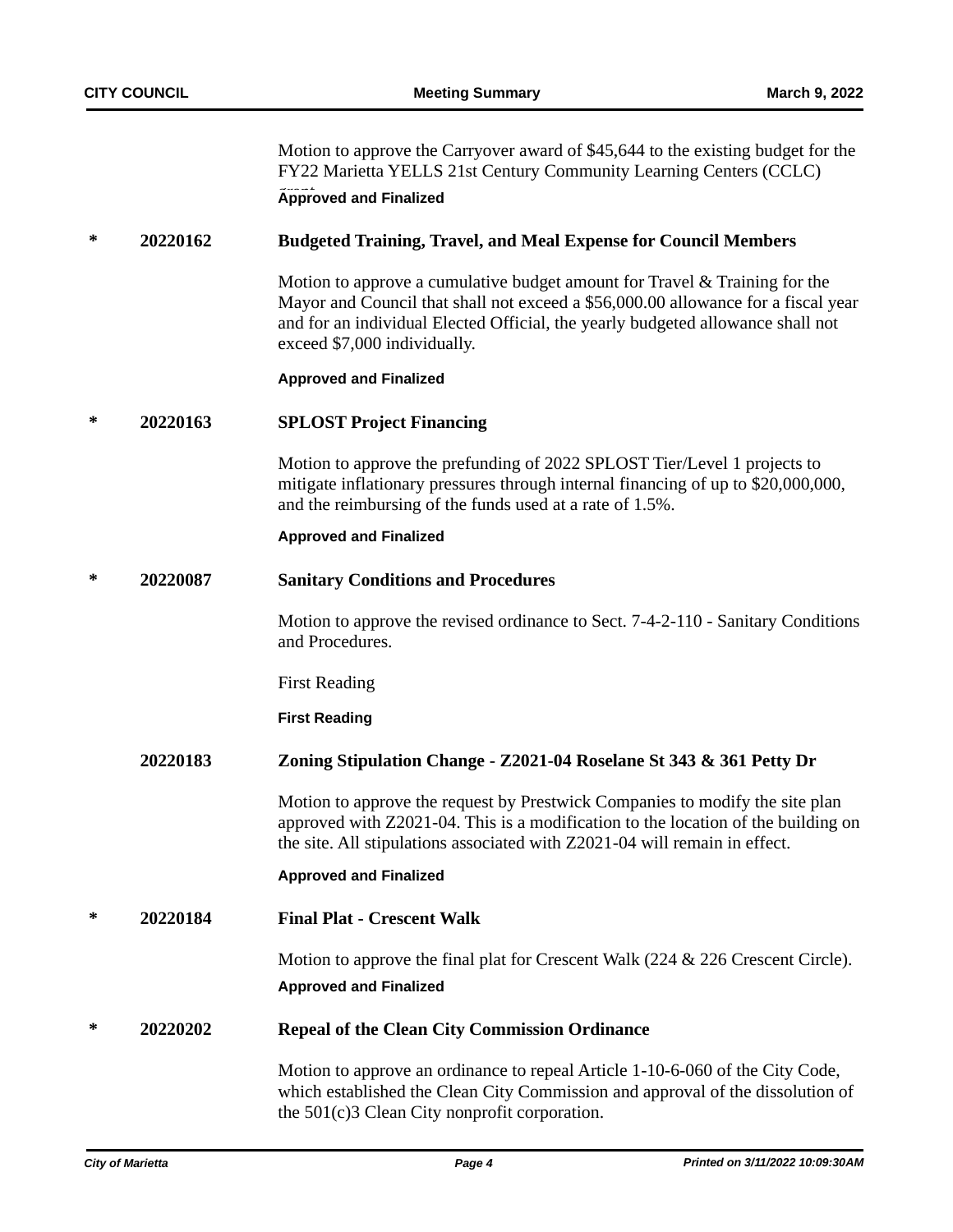#### **Approved and Finalized**

### **\* 20220187 Summer Camp Grant Funding**

Motion to approve submission of summer camp grant funding from the American Rescue Plan Act for the Building Opportunities for Out-of-School Time (BOOST) Grant Program, established through the Georgia Statewide Afterschool Network (GSAN) and the Georgia Department of Education (GaDOE) administered by the Georgia Parks and Recreation Association (GRPA).

### **Approved and Finalized**

### **20210589 Charter Amendment related to Firefighter and Police Officer Civil Service**

Motion to approve Amendment to the Charter for the City of Marietta Section 4.13 entitled "Firefighter and Police Officer Civil Service".

First Reading Public Hearing Required

### **First Reading**

#### **\* 20210590 Code Amendment - Civil Service Rules and Regulations**

Motion to approve an ordinance amending Chapter 4-8 of the Municipal Code of Marietta related to Civil Service Rules and Regulations as requested by the Civil Service Board.

First Reading

**First Reading**

### **\* 20220165 Pension Plan Amendments (Retirement Applications)**

Motion approving an ordinance amending the defined benefit pension plans to clarify that the Pension Board has the authority to act on retirement applications submitted less than 30 days from the applicant's retirement date as forwarded by the Pension Board.

First Reading

**First Reading**

### **\* 20220166 Pension Plan Amendments (Pension Board)**

Motion approving an ordinance amending Article X in the defined benefit pension plans to allow the police and fire chiefs to select a designee to serve on the board in an ex officio role, update the officers and duties section, and make other administrative updates and formatting changes as forwarded by the Pension Board.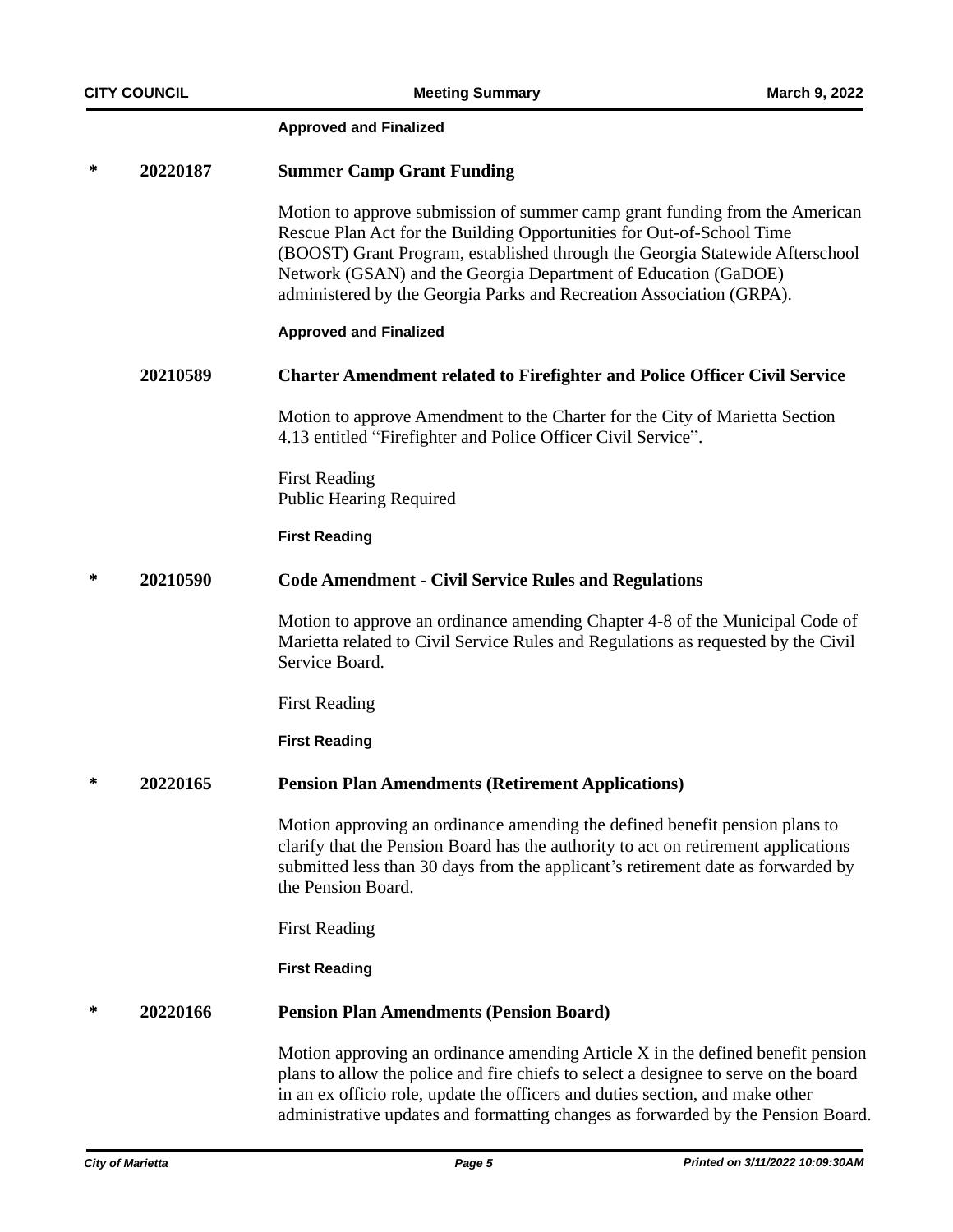## First Reading **First Reading**

### **\* 20220188 Defined Benefit Pension Plan Investment Policy Statement**

Motion approving the updated Defined Benefit Pension Plan Investment Policy Statement (IPS) as forwarded by the Pension Board.

#### **Approved and Finalized**

### **\* 20220189 Supplemental Pension Investment Policy Statement**

Motion approving the Supplemental Pension Investment Policy Statement (IPS) as forwarded by the Pension Board. This update removes Exhibit A, the list of investment options, in favor of indicating the options are found in the quarterly reports.

#### **Approved and Finalized**

### **\* 20220176 Mountain View Road Utilities - 1GW48102N**

Motion authorizing a variance from the Underground Utilities ordinance to allow the installation of fiber to be over lashed on existing fiber and requiring the removal of all duplicate utility poles where AT&T is "next to transfer" along Mountain View Road, Polk Street, and Lindley Avenue for 2,600 feet. This motion does not grant a perpetual variance. AT&T must relocate underground at their expense if other utilities at these locations are moved underground.

Council Member Goldstein discloses that he and Philip M. Goldstein combined own more than \$10,000 of stock in AT&T. Philip M. Goldstein is the father of Council Member Goldstein.

### **Approved and Finalized**

### **20220177 Merritt Road Traffic Calming Proposal**

Motion authorizing Public Works to relocate the School Zone Flashing Beacon, install one (1) Driver Feedback Sign, installation of additional signage, and clearing vegetation to improve line of sight on Merritt Road. The estimated total cost for the proposed project is \$37,000.00 with a \$4,500.00 contribution from the Marietta City Schools.

Public Hearing Required

### **Approved and Finalized**

### **20220178 Frasier Street Traffic Calming Proposals**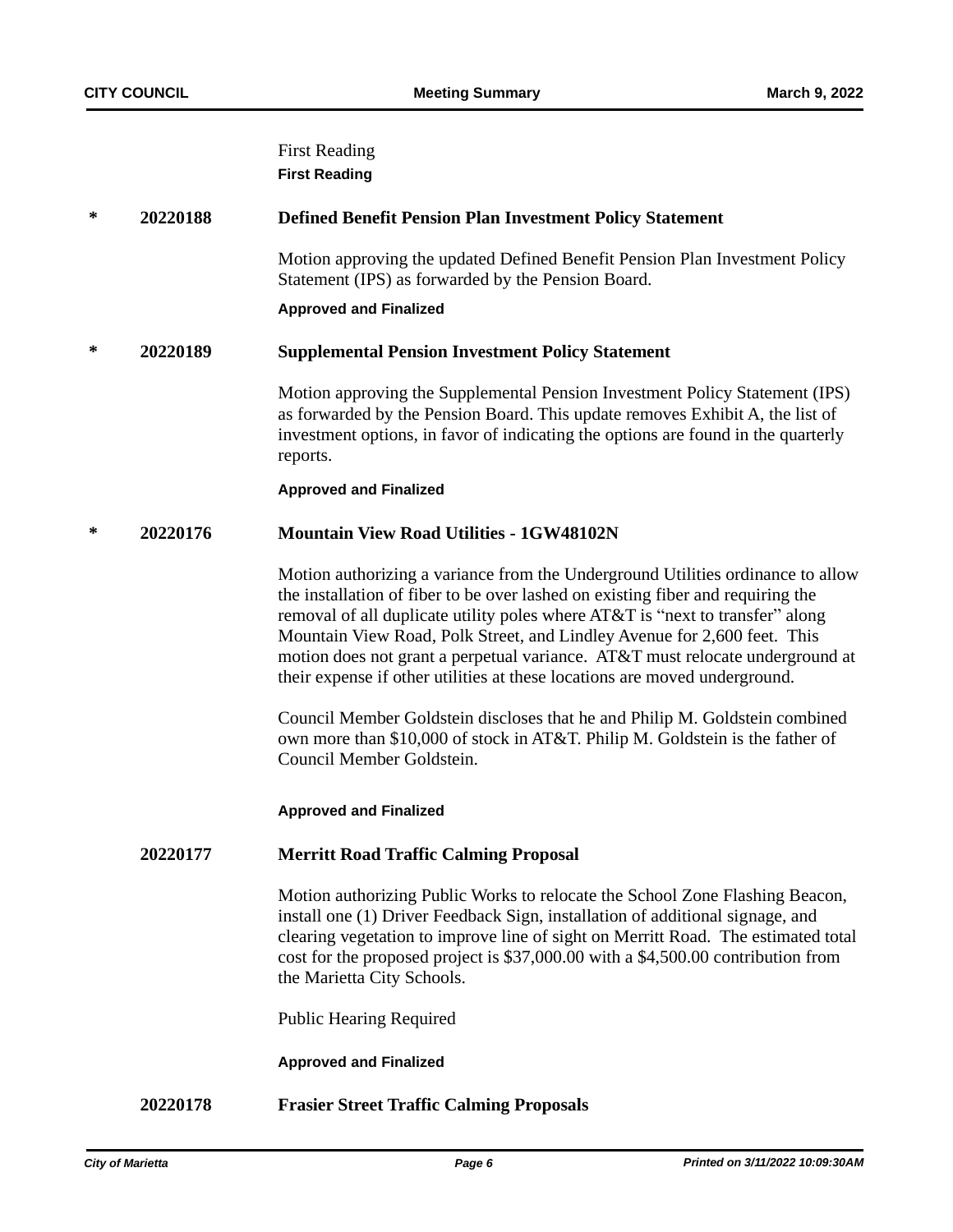Motion authorizing Public Works to install the traffic calming measures for Frasier Street between South Fairground Road and Alexander Circle. This project will include one (1) speed table, one (1) driver feedback sign, and two (2) enhanced stop signs with LED lighting. The estimated cost for this project is \$14,000.00.

Public Hearing Required

Motion authorizing Public Works to install the traffic calming measures for Frasier Street between South Fairground Road and Alexander Circle. This project will include one (1) speed table and one (1) driver feedback sign. The estimated cost for this project is \$14,000.00.

### **Approved as Amended**

### **\* 20220179 Brookwood Drive Speed Study**

Motion authorizing Public Works to conduct the speed study of Brookwood Drive from Whitlock Avenue to Kirkpatrick Drive to determine if traffic calming devices are needed.

### **Approved and Finalized**

### **\* 20220180 Howard Street Speed Study**

Motion authorizing Public Works to conduct the speed study of Howard Street from Washington Avenue to Toliver Street to determine if traffic calming devices are needed.

### **Approved and Finalized**

### **\* 20220181 Montgomery Street Speed Study**

Motion authorizing Public Works to conduct the speed study of Montgomery Street from Cherokee Street to Wellons Avenue to determine if traffic calming devices are needed.

### **Approved and Finalized**

### **20220233 Ordinance Amendment Related to Chapter 8-12-16 - Solicitation**

Motion to amend Chapter 8-12-16 entitled "Solicitation" of the Code of Ordinances of the City of Marietta by adopting new Sections 8-12-16-010, et seq.

First Reading

Public Hearing

### **Approved and Finalized**

## **20220265 HB844, HB1093 & SB494 Resolution**